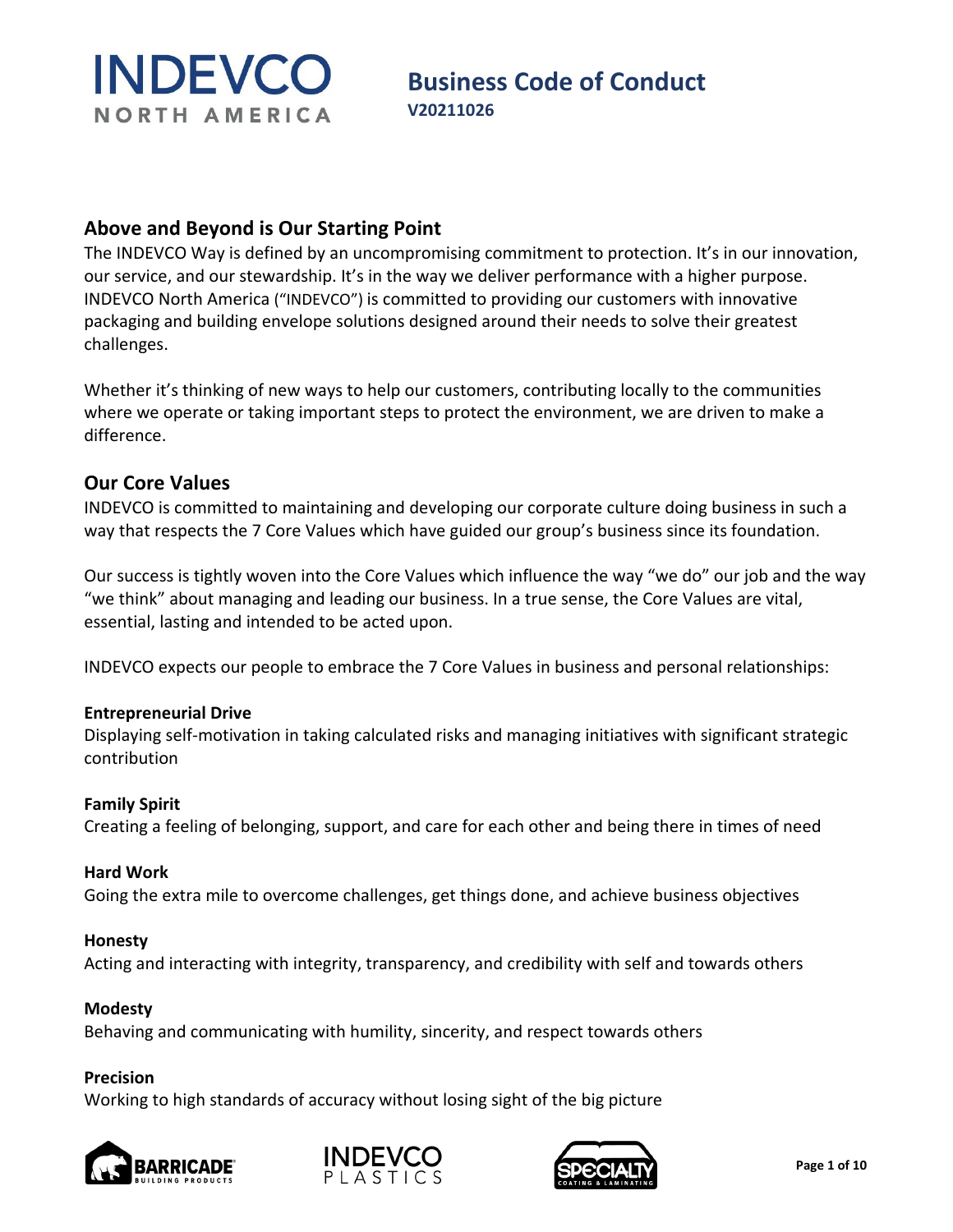

## **Business Code of Conduct**<br>V20211026

#### **Servant Leadership**

Sacrificing self-interest for the good of the group and serving others equally

#### **Purpose & Scope**

In line with [INDEVCO Group's](https://indevcogroup.com/about-us) culture and core values, and in recognition of our determination to promote business ethics and personal integrity in different transactions and interactions, INDEVCO has adopted a Code of Conduct that specifies the standards of behavior expected of all employees in the performance of their duties. This Code is applicable to all INDEVCO employees operating from North American business units.

Employees must abide by the Code, employment guidelines, and other applicable policies as a condition of their employment within INDEVCO. This Code of Conduct sets the standards for "how we work together" to develop and deliver our products and services, "how we protect the repute" of INDEVCO, our mother company, and our member companies, and "how we deal with" customers, suppliers, distributors, and other third parties.

#### **Compliance**

The INDEVCO Code of Conduct (the "Code") is not intended to be exhaustive and cannot address every possible situation that may arise, but all INDEVCO employees are expected to conduct themselves in the performance of their jobs in a manner consistent with the highest ethical, moral, and legal standards. Compliance with this Code and all company policies is the responsibility of each employee and is, in fact, a condition of employment. INDEVCO employees must regularly review their knowledge and understanding of this Code and uphold these standards in daily business conduct. Employees must accept responsibility for maintaining and enhancing the company's reputation for integrity and fairness in our business dealings.

#### **ETHICS & RESPONSIBILITY**

#### **Anti-Trust & Free-Competition**

Antitrust laws exist to preserve free and competitive markets. INDEVCO embraces a free and open marketplace and, while we will compete vigorously, we are committed to complying with competition laws, also called antitrust laws, in every country where we do business.

INDEVCO employees will not (1) discuss or enter into an agreement or understanding – whether written, spoken, or otherwise – that relates to a competitive matter; (2) participate in purchasing agreements that restrict the resale price of our buyers; or (3) discriminate in prices, terms, and services offered to similar customers purchasing similar goods in like quantities on similar terms.





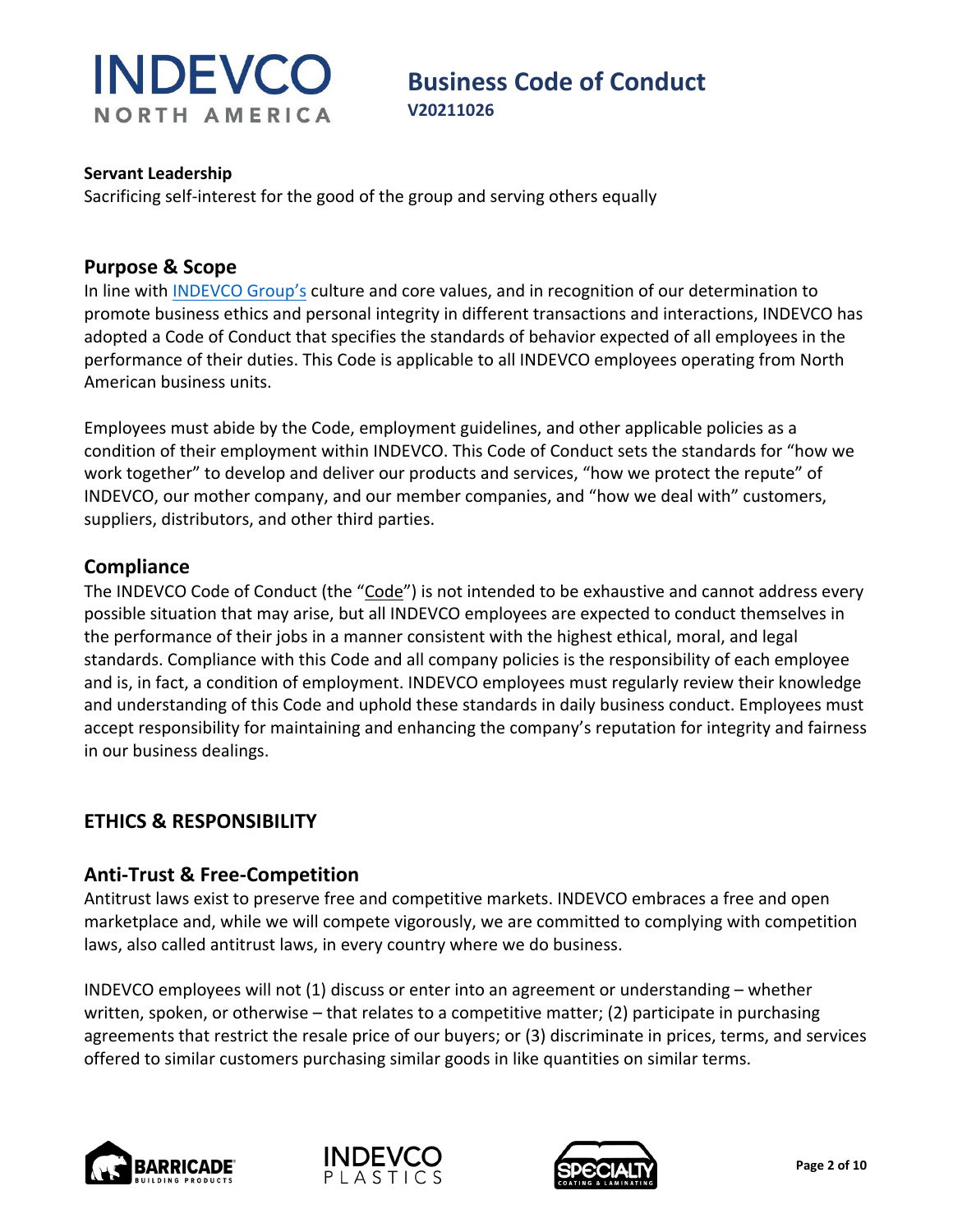# **Business Code of Conduct**<br>V20211026

Violations of antitrust laws can result in costly damage to our reputation, as well as criminal and civil fines and penalties for the company and INDEVCO employees.

### **Anti-Corruption**

It is INDEVCO's policy to conduct our business in accordance with the highest ethical, moral and legal standards, efficiently, in good faith, with due care, and in the best interests of the company. Accordingly, INDEVCO employees and any third-party acting on our behalf are prohibited from promising, offering, giving, or authorizing – directly or indirectly – a bribe or anything of value to or from anyone, including any Government Official, private person, or employee of a member company, to improperly influence, obtain, or retain business or to secure a business advantage for INDEVCO. This Code also prohibits INDEVCO employees and third parties acting on our behalf from receiving bribes from third parties.

### **Conflicts of Interest**

Conflict of interest is assessed in terms of situations where employees' private arrangements, benefits, interests, personal circumstances, or personal and family relationships could, or could be perceived to, impact on the performance of their duties.

- Employees must not compete or enter any activity that may be in real or apparent conflict of interest with INDEVCO businesses
- Employees must not improperly cooperate or coordinate INDEVCO activities with competitors; they shall not offer or solicit improper payments or gratuities in connection with the purchase of goods or services for INDEVCO or the sales of our products or services
- Employees with a financial interest in a company that is in a position to influence a contract for business with INDEVCO or a member company should immediately declare this interest to their direct manager
- Employees who work with family members or close friends at INDEVCO must be aware of this potential conflict of interest in relation to selection, appointment, promotion, or supervision of those relationships and must communicate this conflict to their direct manager for resolution
- Before engaging in any activity, transaction or relationship that might give rise to a conflict of interest, employees must seek review and approval from:
	- o Presidents/EVPs for the divisional staff
	- o Executive Directors for member company staff
	- o CEO for Head Office departments





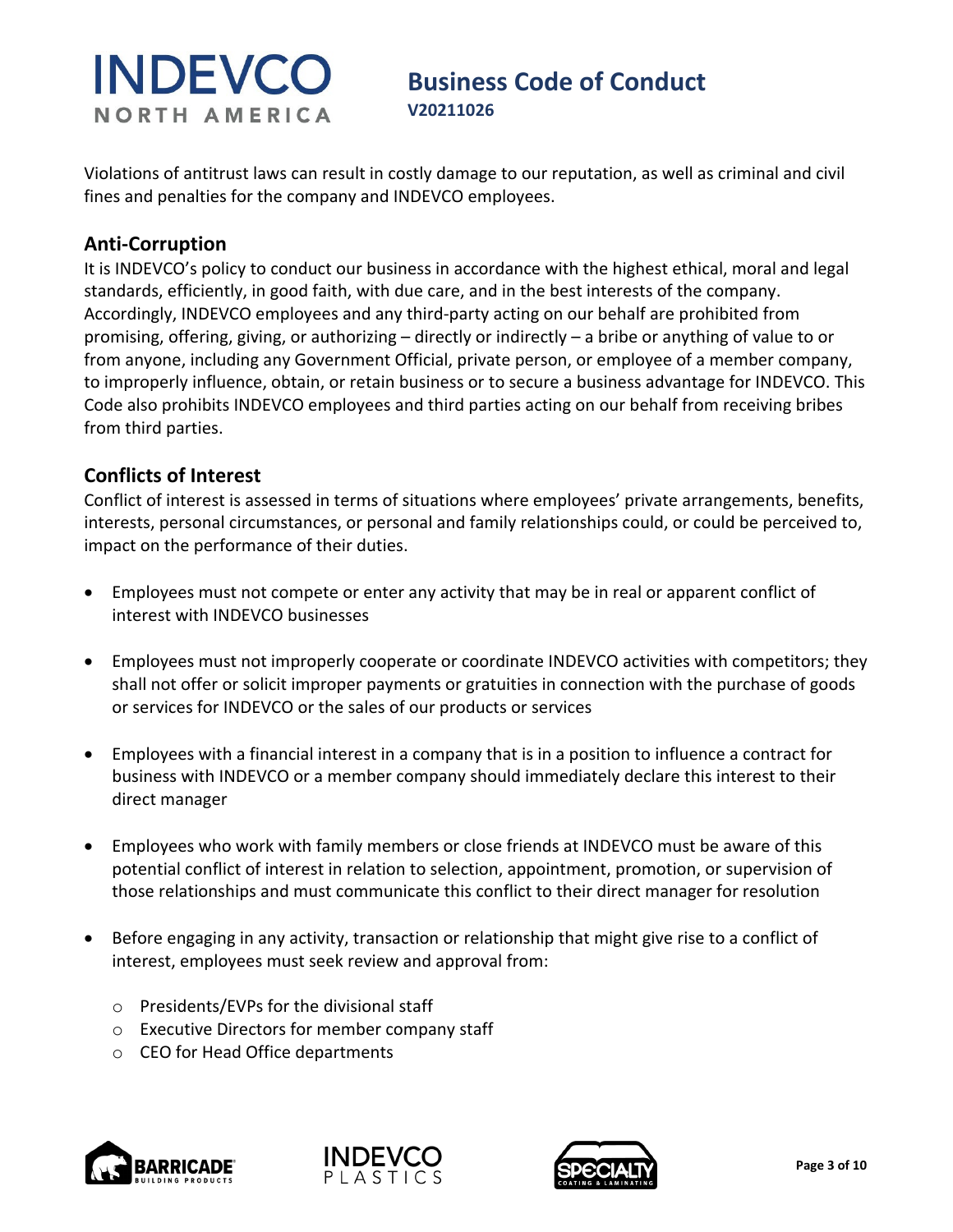# **Business Code of Conduct**<br>V20211026

#### **Gifts & Entertainment**

Gifts and entertainment offered to or exchanged by employees of different companies vary greatly. They can range from widely distributed advertising novelties of nominal value, which an employee may give or accept under appropriate circumstances, to bribes, which absolutely may not be given or accepted. Employees should see the *"INDEVCO Gifts & Entertainment Policy"* for information beyond the guidelines below:

- Employees have a responsibility to behave with integrity and impartiality, including responding appropriately to offers of gifts, benefits, and hospitality, including when travelling overseas on business trips
- Employees and members of their immediate families shall not solicit or accept directly or indirectly gifts, entertainment, benefits, favors or other economic consideration from any person, group, private business, or public agency that may compromise or affect the impartial performance of the employee's duties
- Employees shall not seek or accept commissions or allowances, directly or indirectly, from contractors or other parties dealing with clients or internal/external parties in connection with work. Employees shall not request, propose, or accept a commission on a contingent basis when their judgment may be compromised
- Employees shall not benefit from customers or suppliers by securing loans, services, benefits, or/and any personal courtesies
- Employees may give or receive a gift which is offered as part of a social, cultural or ceremonial practice only. In that case, the gift must be reported to management and shall remain the property of the company
- If employees are offered a bribe, the incident must be reported to the relevant manager immediately. If employees are unsure how to respond to a gift of money, they should seek advice from their direct manager

#### **Data Privacy**

INDEVCO employees must respect company and third-party intellectual property and confidential. Each employee has an obligation to comply with INDEVCO's policies, contractual obligations, and all applicable privacy and data protection laws. Information shall only be collected for legitimate business purposes and care shall be taken to secure it.





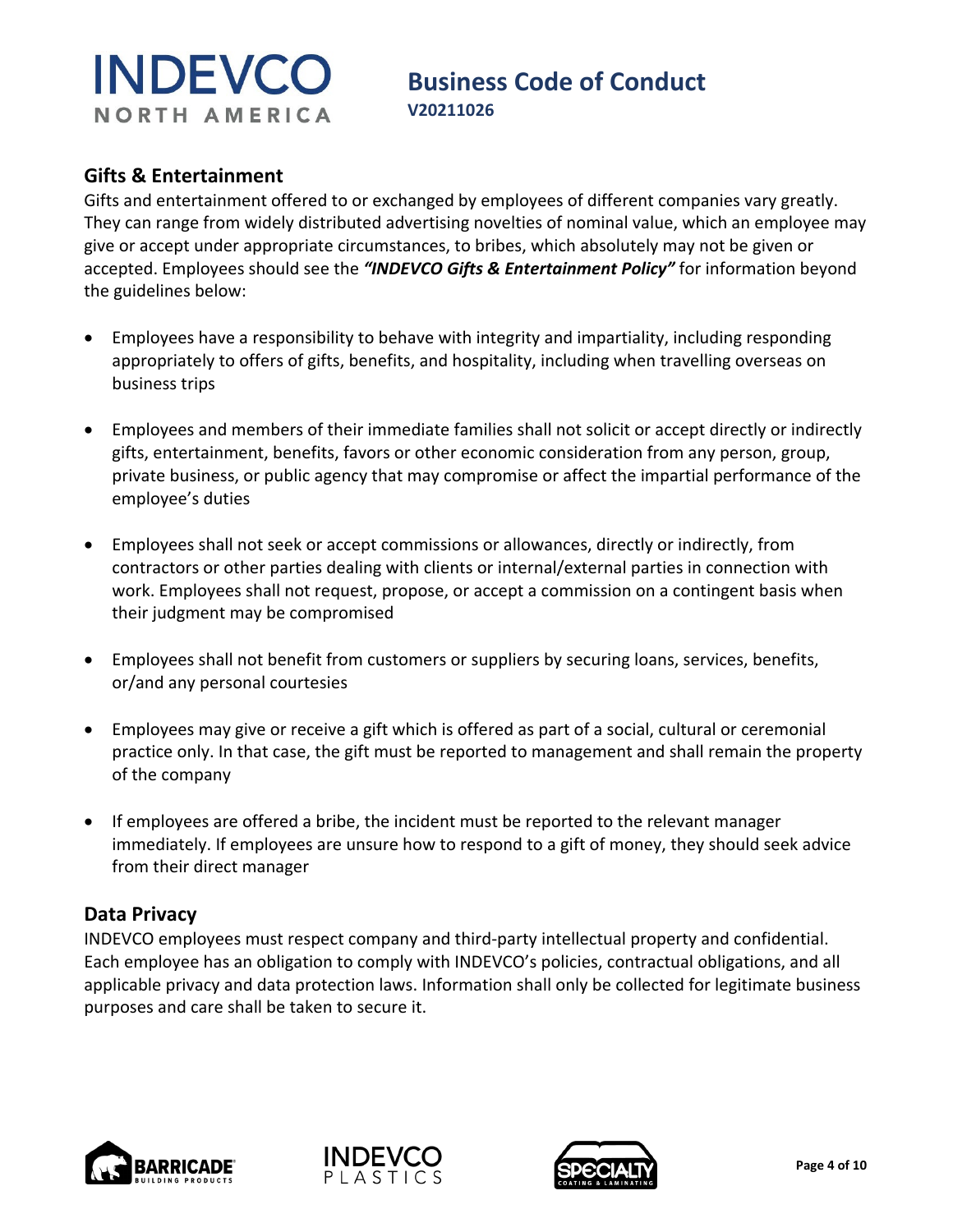# **Business Code of Conduct**<br>V20211026

#### **Fair Dealing**

INDEVCO employees should make every effort to deal fairly with fellow employees, customers, suppliers, competitors, and shareholders and should not take unfair advantage of anyone through manipulation, concealment, abuse of privileged information, misrepresentation of material acts, or any unfair practice.

#### **BUSINESS CONDUCT**

#### **International Business Practices**

As a global company, INDEVCO must comply with the laws of multiple countries as they relate to bribery and improper payment to individuals and government officials. As such, INDEVCO employees must comply with the letter and spirit of the [Foreign Corrupt Practices Act](https://www.justice.gov/criminal-fraud/foreign-corrupt-practices-act) and other US and international laws and regulations that govern international business relationships and practices. This is the case even if laws and regulations seem inconsistent with local practice in foreign countries or would place INDEVCO at a competitive disadvantage.

An employee shall not offer gifts and/or entertainment directly or indirectly to any government official, department or agency, except where such gift, payment or favor could not reasonably be construed to be a 'bribe, payoff or deal. Employees should seek legal counsel upon receipt of any requests for information or action from a customer located in a boycotted country.

Employees must abide by import and export controls as they relate to INDEVCO's businesses and products. For more information, see the INDEVCO Supplier Code of Conduct.

#### **Personal & Professional Behavior**

Employees must not engage in personal business as it will have an adverse effect on their job duties at INDEVCO.

Before engaging in any family/personal business, employees must seek review and approval from:

- Presidents/EVPs for the divisional and business unit staff
- CEO for Head Office departments

Employees are to perform their duties diligently, impartially and meticulously. They are expected to:

- Treat other team members, colleagues, visitors, suppliers, customers, stakeholders with the highest standards of professional integrity, courtesy, respect and sensitivity to their rights
- Strive to keep up to date with industry advances and professional and behavioral development relevant to their areas of expertise





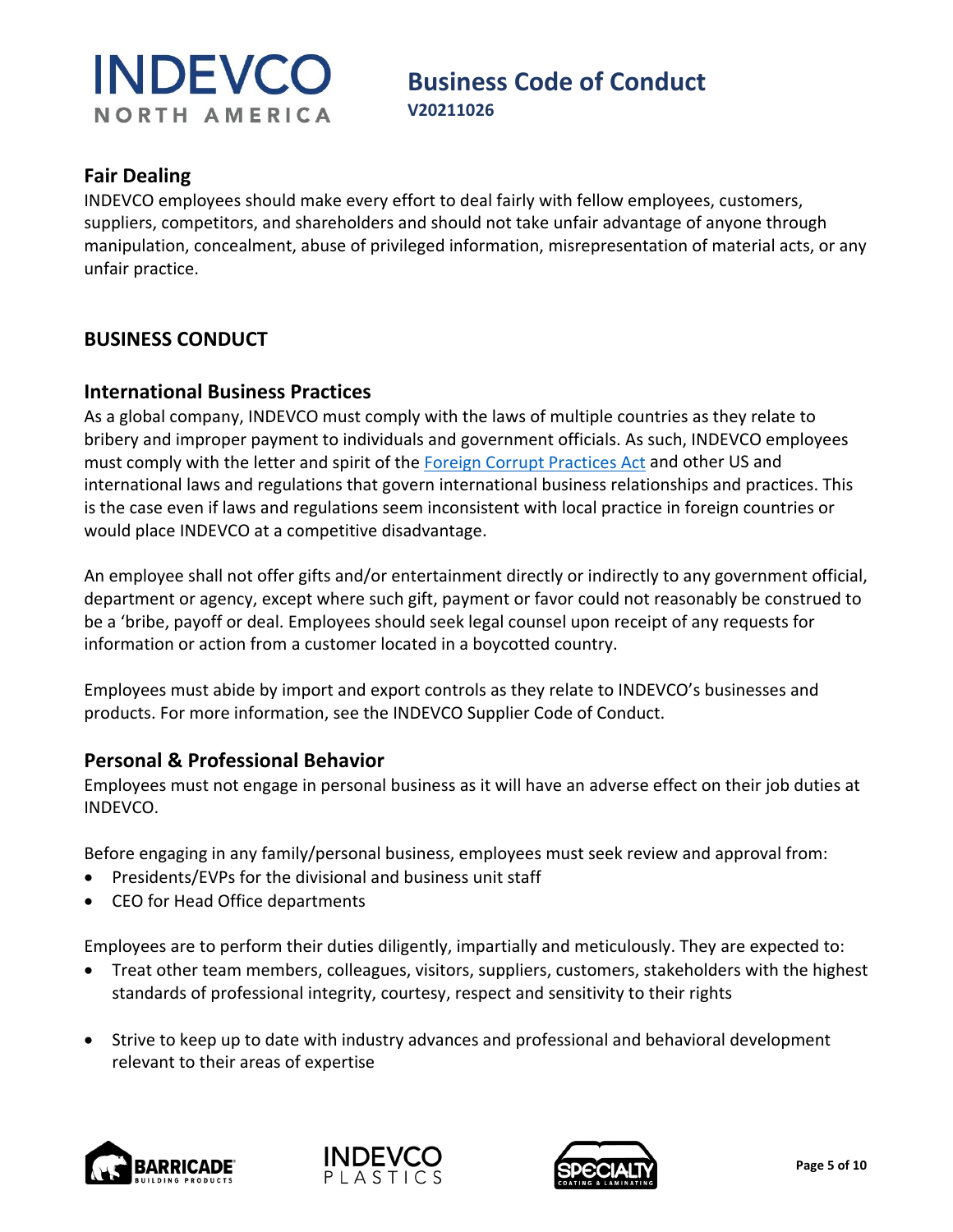- Seek improvement in the proficiency and effectiveness of the services and products they deliver
- Build professional reputation on the merit of their services and shall not compete unfairly with others
- Stick to company policies and regulations and cascade them
- Conform with INDEVCO's commitment to sustainability

#### **Accountability**

Employees must act with honesty and integrity and in accordance with professional standards and/or laws and legislations that have application to the responsibilities they perform for or on behalf of INDEVCO and in line with our Core Values.

Employees must adhere to the policies and procedures of INDEVCO and support the decisions and directions of the top management and its delegated authority (refer to Financial Commitment Authority or FCA). Employees must take responsibility for their actions and decisions and not exceed the authority of their position.

#### **Proprietary Information & Trade Secrets**

Employees shall not use or disclose any information concerning INDEVCO's businesses to any person or to other employees who have no need to know such information that (1) is unavailable to the public and (2) a reasonable person would deem important in determining the course of action in dealing with or competing against INDEVCO, except in the performance of an employee's duties and responsibilities. The obligation to preserve the confidentiality of such information continues even after employment ends.

#### **Procurement Responsibilities**

Employees with procurement responsibilities must ensure ethical employee and supplier conduct consistent with our policies and procedures. Procurement professionals should complete annual training on ethical, regulatory, and compliance standards and policies. Standard operating procedures and work instructions must be maintained and followed by member company procurement departments.

The procurement staff's participation in any supplier event must be consistent with INDEVCO's Gift & Entertainment Policy and subject to approval prior to attending any event or accepting any gift. All gift card or cash equivalent gifts given to a procurement employee are unacceptable and must be turned into management.





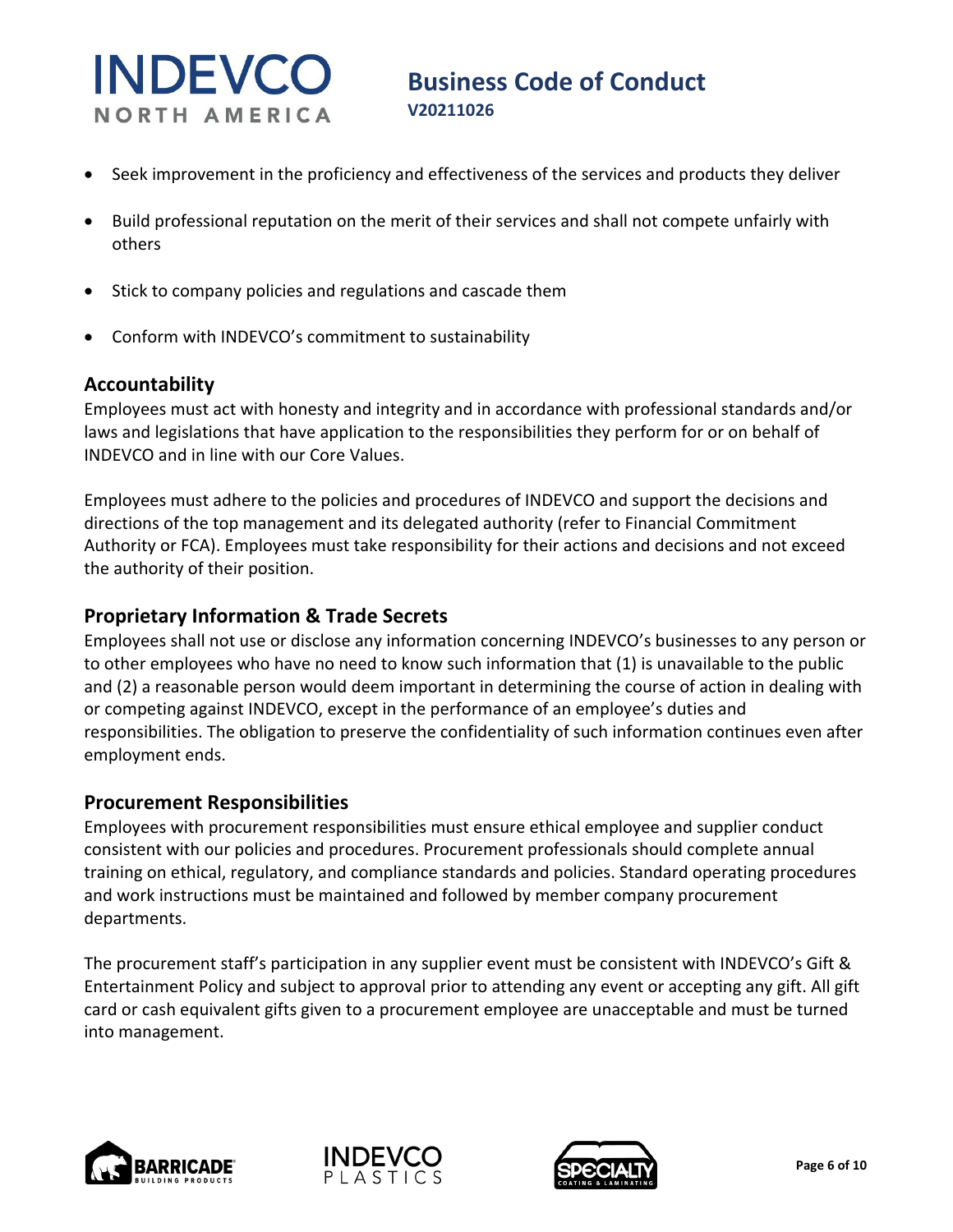# **Business Code of Conduct**<br>V20211026

Suppliers must adhere to *"INDEVCO North America Supplier Code of Conduct",* which outlines our requirements for Ethics and Business Conduct, Workplace, Labor and Employment Rights, Health and Safety, Product Quality, and Global Trade Practices.

### **LABOR & EMPLOYMENT RIGHTS**

*See the "INDEVCO North America Human Rights & Labor Standards Policy" for more extensive information.* 

#### **Disciplinary Action**

Violating the Code of Conduct could jeopardize supplier or customer relationships, resulting in INDEVCO losing our good reputation and/or business.

Compliance with this Code of Conduct is a condition of employment with INDEVCO. Employees who violate, fail to report violations, or fail to cooperate in investigations of the Code will be subject to disciplinary action. Action may include, but is not limited to, a verbal or written warning, probation, termination, reimbursement, or legal prosecution, depending on the severity of the violation.

#### **Discrimination, Harassment & Non-Retaliation**

INDEVCO is committed to providing a workplace that is respectful and free from all forms of unlawful discrimination and harassment for our employees and candidates for employment, suppliers, customers, and other third parties. Relationships should be business-like and free of bias, prejudice, and harassment.

According to the [US Equal Employment Opportunity Commission](https://www.eeoc.gov/harassment) (EEOC), harassment is unwelcome conduct that is based on race, color, religion, sex (including sexual orientation, gender identity, or pregnancy), national origin, older age beginning at age 40, disability, or genetic information (including family medical history). Harassment becomes unlawful where 1) enduring the offensive conduct becomes a condition of continued employment, or 2) the conduct is severe or pervasive enough to create a work environment that a reasonable person would consider intimidating, hostile, or abusive.

Anti-discrimination laws also prohibit harassment against individuals in retaliation for filing a discrimination charge, testifying, or participating in any way in an investigation, proceeding, or lawsuit under these laws; or opposing employment practices that they reasonably believe discriminate against individuals, in violation of these laws.

### **Employment Terms**

Employees who live in states without employee agreements are "At-Will Employees". This means that either the employee or INDEVCO may end the employment relationship at any time for any reason with or without notice.





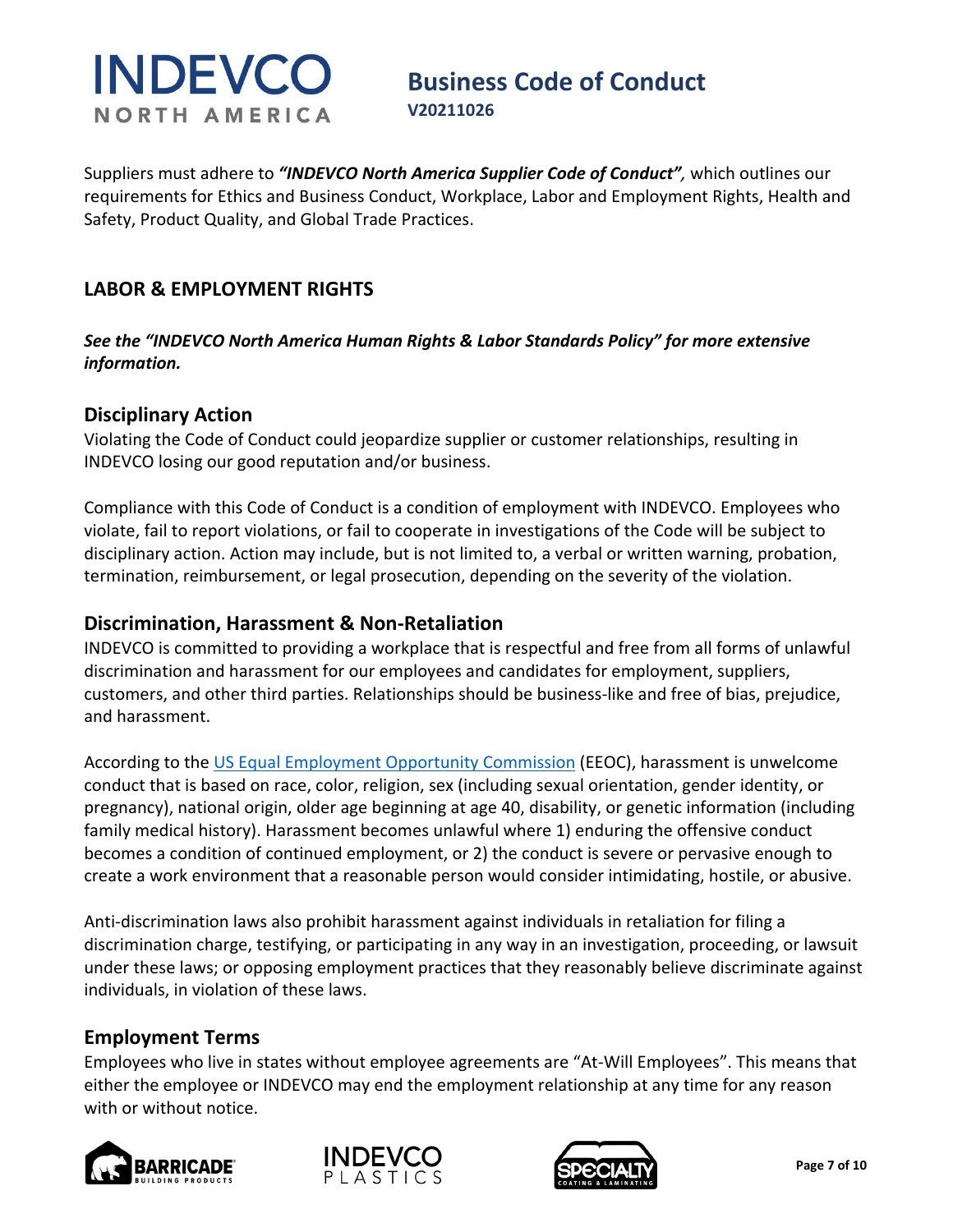# **Business Code of Conduct**<br>V20211026

No person, except an authorized representation of INDEVCO, has the authority to enter into any employment agreement, and this agreement must be in writing signed by both the company representative and the employee. Nothing in this Code alters the At-Will nature of this employment relationship.

### **ENVIRONMENTAL HEALTH & SAFETY**

#### **Environmental Compliance**

INDEVCO is committed to protecting and enhancing the quality of the environment in which we conduct business, and we consider all employees responsible for safeguarding the environment wherever we conduct business.

Beyond complying with applicable local, state, and federal laws and regulations, INDEVCO seeks to create a circular economy by using renewable and recycled raw materials and recycling waste into regenerated products. We seek to conserve energy and water, minimize and ensure safe disposal of effluents and waste, and operate safe and healthy working environments.

#### **Occupational Safety and Health**

INDEVCO is committed to ensuring a safe workplace and environment for our employees at our plants, free from recognized hazards that cause or are likely to cause death, serious physical injury, or illness. INDEVCO employees collectively share responsibility for maintaining a healthy and safe workplace in which the welfare and dignity of staff and visitors are held uppermost by:

- Ensuring strict adherence to all legislative requirements and all policies relating to occupational health and safety including, among others, the group's No Smoking Policy
- Taking reasonable care for the health and safety of themselves and of other persons at their place of work
- Immediately notifying their direct manager of any work-related injury or accident
- Never compromising the health, safety, or welfare of others through unnecessary physical risk, consumption of alcohol, or use of drugs





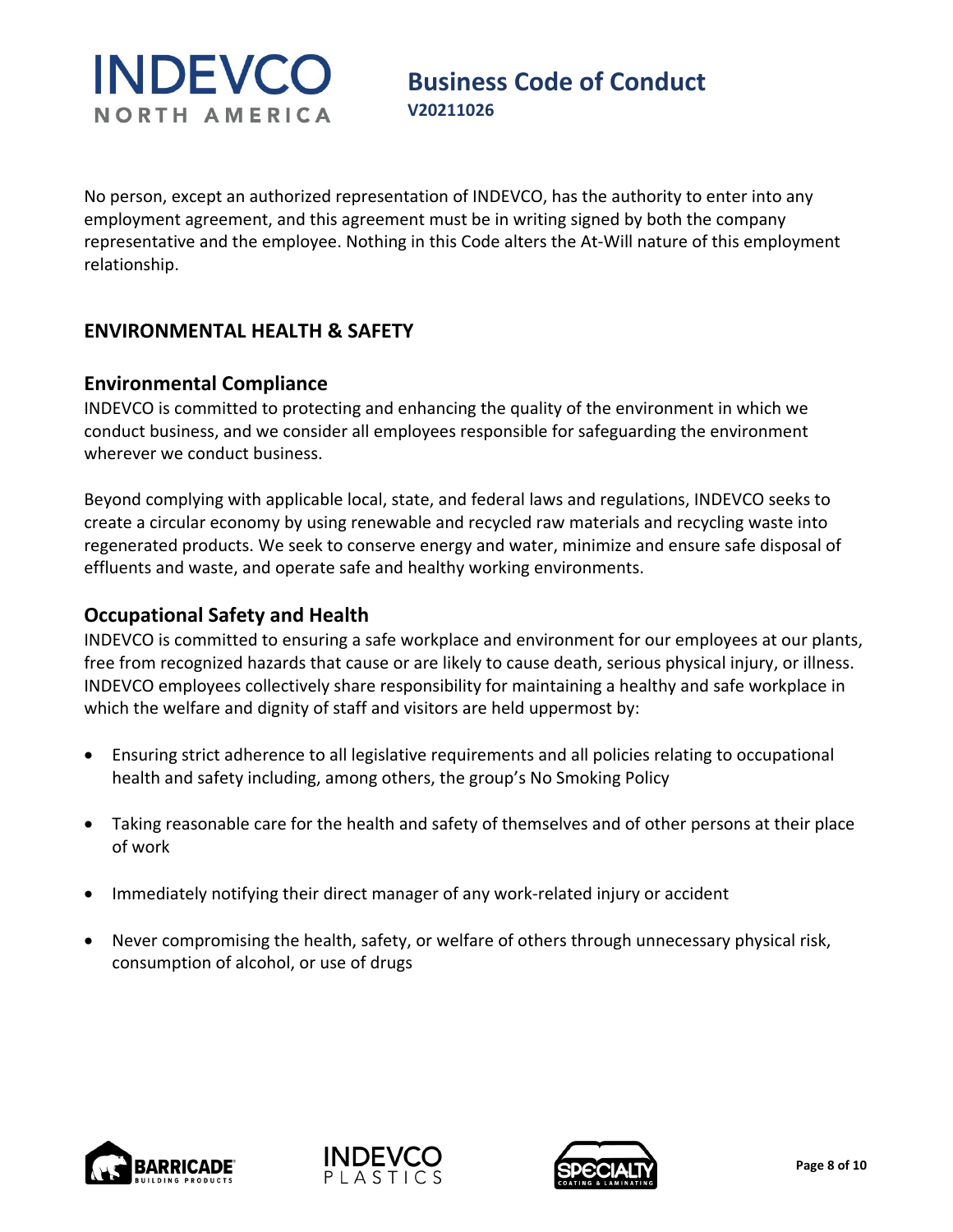# **Business Code of Conduct**<br>V20211026

### **Drug & Alcohol-Free Workplace**

INDEVCO is committed to promoting a drug and alcohol-free workplace, as substance abuse poses a significant safety hazard in our business units. Given the demands of our manufacturing businesses, we conduct impairment checks on the job and test for drugs and alcohol after any incident, despite the legalization of marijuana. Employees must be able to work in a safe and productive environment.

Should employees voluntarily request assistance in becoming drug and/or alcohol-free, INDEVCO supports rehabilitation and offers behavior health counseling as a part of our benefits.

#### **Workplace Violence & Firearms**

Acts of violence in our workplaces will not be tolerated. Any potentially dangerous situation must be reported immediately to a supervisor or the Human Resources Department for full investigation. Reports or incidents warranting confidentiality will be handled appropriately and information will be disclosed to others only on a need-to-know basis. All parties involved in a situation will be counseled and the result of investigations discussed with them. INDEVCO will actively intervene at any indication of a possibly hostile or violent situation.

The following examples of conduct are prohibited:

- Provoking an employee to commit physical violence on another employee or person
- Causing physical injury to another employee or person
- Aggressive or hostile behavior or remarks that create a reasonable fear of injury to an employee or person or that subject another person to emotional distress

No employee is permitted to possess, carry, or conceal a weapon on INDEVCO premises unless allowed by state law or local law.

### **PRODUCT QUALITY & CONTINUOUS IMPROVEMENT**

#### **Quality**

Commitment to continuous improvement ensures that INDEVCO can maintain a leadership role in our industries. All employees must strive to ensure our products consistently meet or exceed our own internal standards, our customers' standards, industry standards, and applicable safety laws and regulations.

We remain competitive in the industry by ensuring customer satisfaction through reduced costs, promised response times, and top product quality. INDEVCO employees must report quality issues, concerns, and non-conformities to their supervisor, so that they may be addressed.